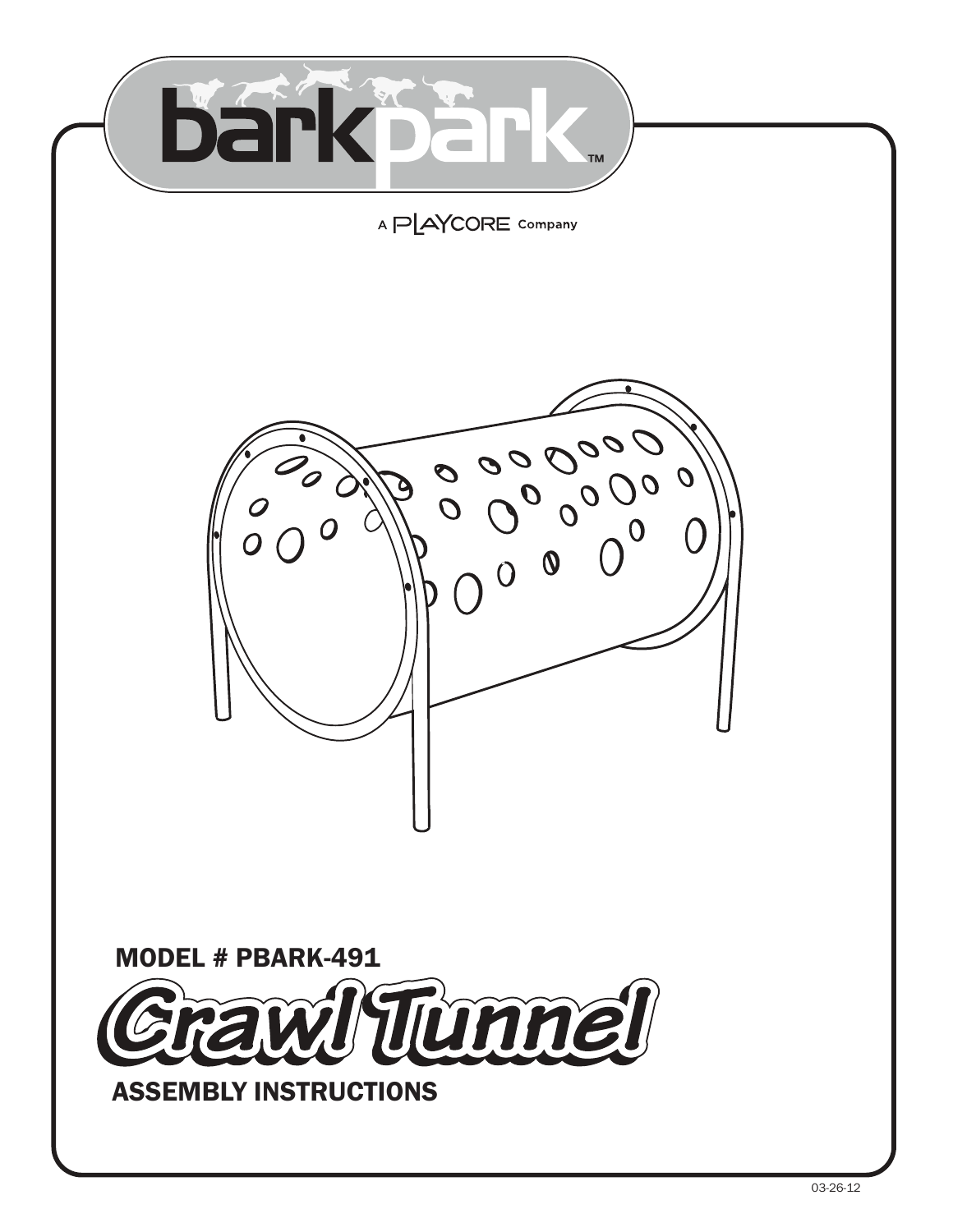# **MOUNTING OPTION 1**

## Footing Detail for Installations Placed on Ground Level



**IMPORTANT:** Never install play equipment over hard, unresilient surfaces such as asphalt, concrete or compacted earth. It is the owner's responsibility to ensure the "minimum area required" contains an appropriate amount of resilient material to cushion accidental falls.



#### Instructions:

- 1. With Footers in position, secure each footer to the ground using (3) ground spikes.
	- NOTE: A 4 lb. hammer may be
		- required to drive spikes into the ground.



 Install ground spikes angled inward as shown in illustration.



Clear area of any debris and grade to level surface to +/-2°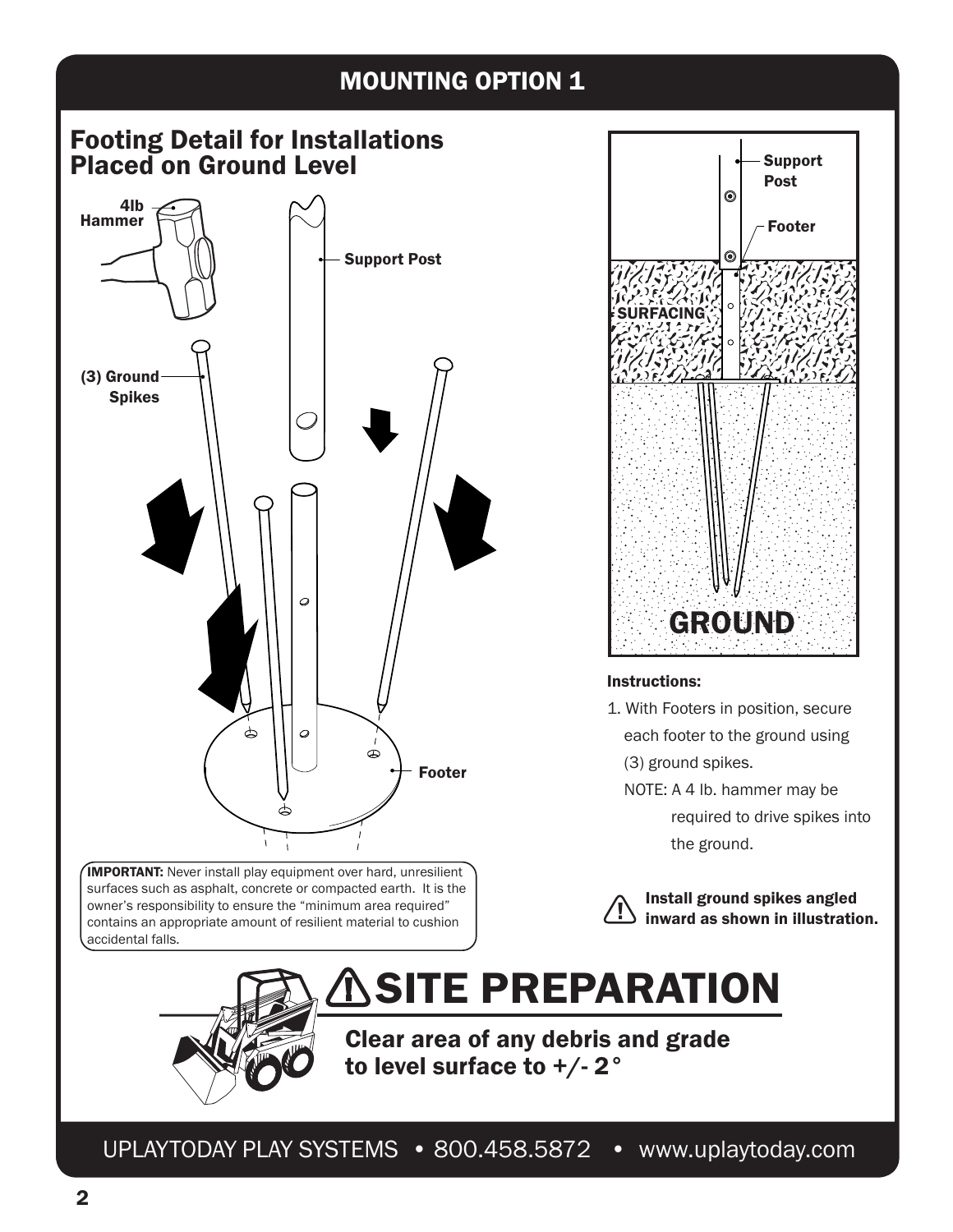# MOUNTING OPTION 2

# Footing Detail for Installations Requiring Concrete Footers Support Post





#### Instructions:

1. Bolt Footer and Inground Footer together using (3)M10 x 20mm(3/4") BHCS Bolts, and M10 Lock Nuts.

**IMPORTANT:** Never install play equipment over hard, unresilient surfaces such as asphalt, concrete or compacted earth. It is the owner's responsibility to ensure the "minimum area required" contains an appropriate amount of resilient material to cushion accidental falls.

UPLAYTODAY PLAY SYSTEMS • 800.458.5872 • www.uplaytoday.com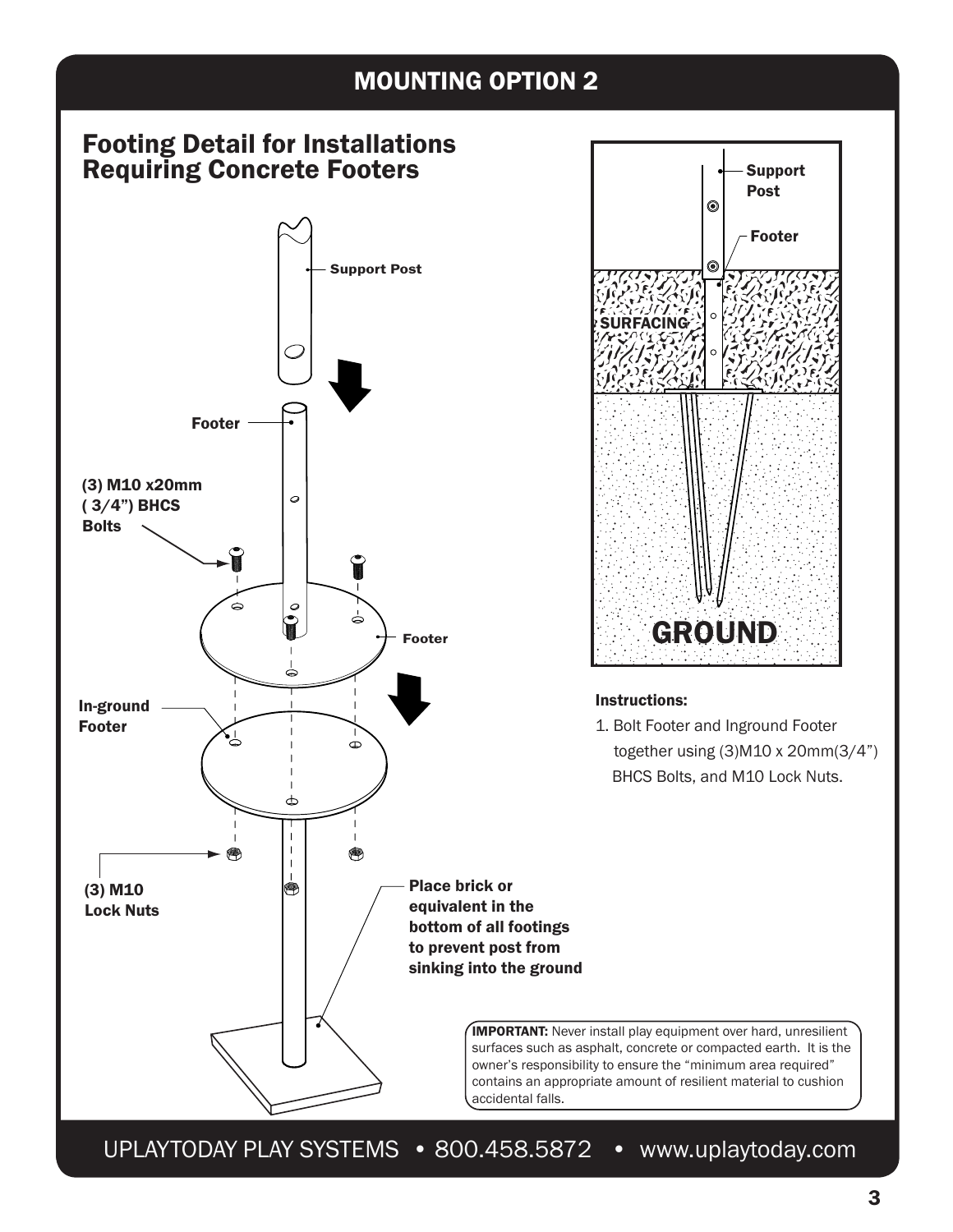# MOUNTING OPTION 2 DETAIL



### NOTE:

Hole depths indicated on all ground plans are measured from the finished surface. *See Footing Details.*

*All Footer dimensions are based on level finished surface.* 

## Concrete Required :

Approx. .18 Cubic Yards (.14 Cubic Meters) 45"(1143mm) —— > NOTE: Suggested Min. concrete rating: 3000PSI



#### NOTE:

-

í

Read all installation instructions thoroughly before starting. Bracing material is required while concrete is curing.

## Instructions:

- 1. Dig holes according to the Ground Plan above.
- 2. Place Crawl Tunnel into holes making sure posts rest on brick. *See Footing Detail.*
- 3. Level Crawl Tunnel.
- 4. Pour concrete according to Footing Detail. Allow 48 hours minimum for concrete to cure.

## SPECIFICATIONS:

Crawl Tunnel: The 26" I.D. with 1/4" nominal wall thickness shall be rotationally molded linear low density polyethylene. Footer Post: Footer Post support shall be fabricated from 1.315"O.D., 14 gauge(.083" wall) galvanized steel tubing and powder coated after fabrication. Footer: 1" O.D. 14 gauge (.083" wall), galvanized, steel tubing welded to 1/4" thick galvanized steel plate.

Hardware: Primary hardware is stainless steel.

Weight: 90 lbs.

UPLAYTODAY PLAY SYSTEMS • 800.458.5872 • www.uplaytoday.com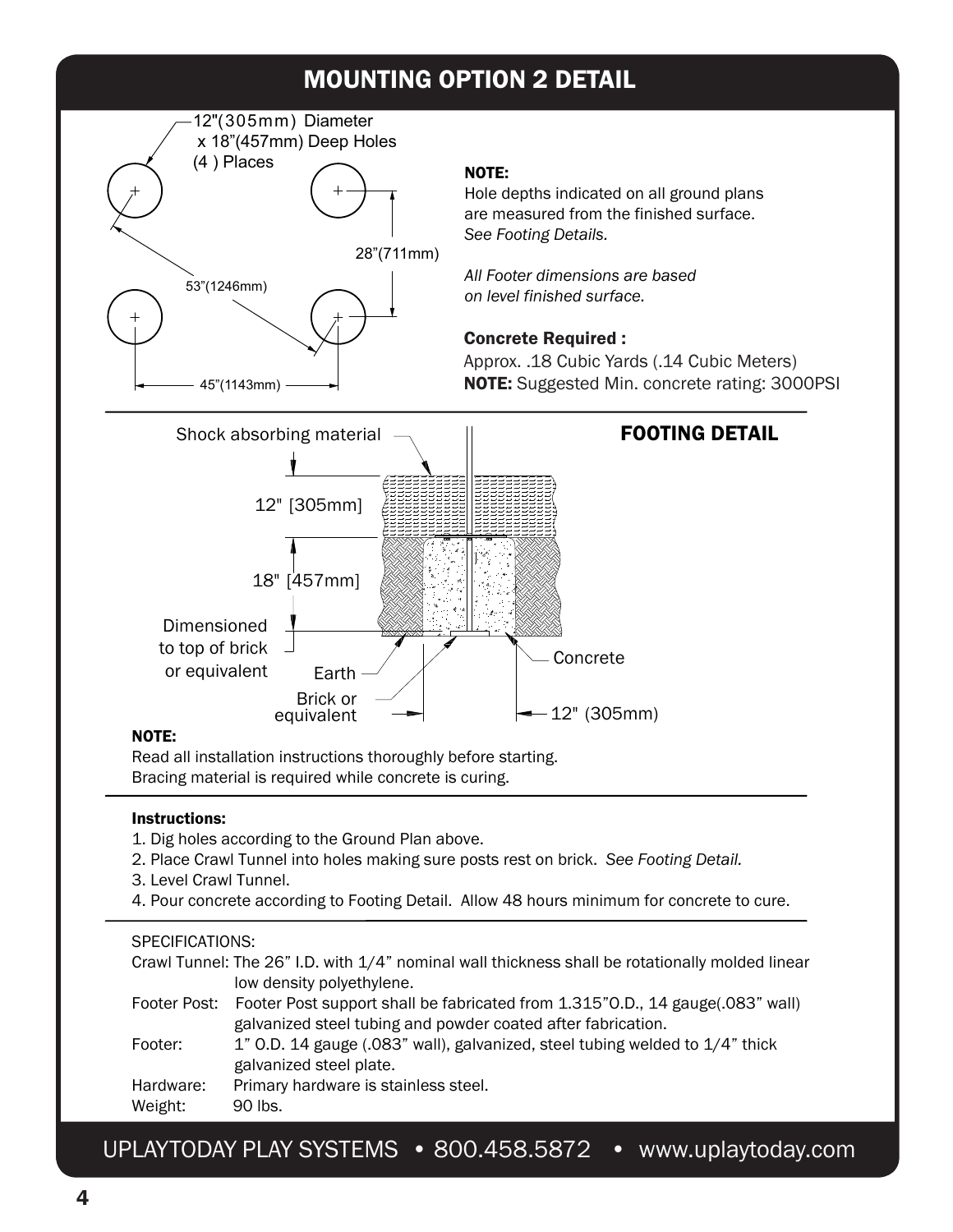# ATTACH FOOTER POSTS TO CRAWL TUNNEL AND FOOTERS

- 1. Lower U-shaped Support Post(B) behind flange of Crawl Tunnel(A).
- 2. Insert Bolt(D) through center hole in Crawl Tunnel(A), into Support Post(B) and secure with Barrel Nut(E).

#### NOTE: Lightly tighten Bolts(D) until all Bolts(D) have been inserted.

- 3. Repeat Step 2 for remaining Bolts(D).
- 4. Align hole in Support Post(B) with hole in Footer(C).
	- NOTE: Use UPPER hole if using EWF (Engineered Wood Fiber)

## Use LOWER hole if using 2" rubber tiles or poured in-place surfacing.

- 5. Insert Bolt(F) through larger hole in Support Post(B), into Footer(C) and through the other side of Support Post(B) and secure with Lock Nut(G).  *See Figure 1.*
- 6. Repeat steps 4-5 for Remaining Footers(C).

| <b>Parts List</b> |                                |          |                    |  |
|-------------------|--------------------------------|----------|--------------------|--|
| Letter            | <b>Description</b>             | Quantity | <b>Part Number</b> |  |
| A                 | <b>Crawl Tunnel</b>            | 1        | 02-07-0057         |  |
| B                 | <b>Support Post</b>            | 2        | 02-07-0087         |  |
| C                 | Footer                         | 4        | 02-07-0043         |  |
|                   | <b>Hardware Complete</b>       | 1        | 33-12-0058         |  |
| D                 | M8 x 25 BHCS Bolt              | 10       | 33-11-0103         |  |
| E                 | <b>M8 Barrel Nut</b>           | 10       | 33-11-0501         |  |
| F                 | M <sub>10</sub> x 35 BHCS Bolt |          | 33-11-0005         |  |
| G                 | M10 Lock Nut                   |          | 33-11-0400         |  |



UPLAYTODAY PLAY SYSTEMS • 800.458.5872 • www.uplaytoday.com